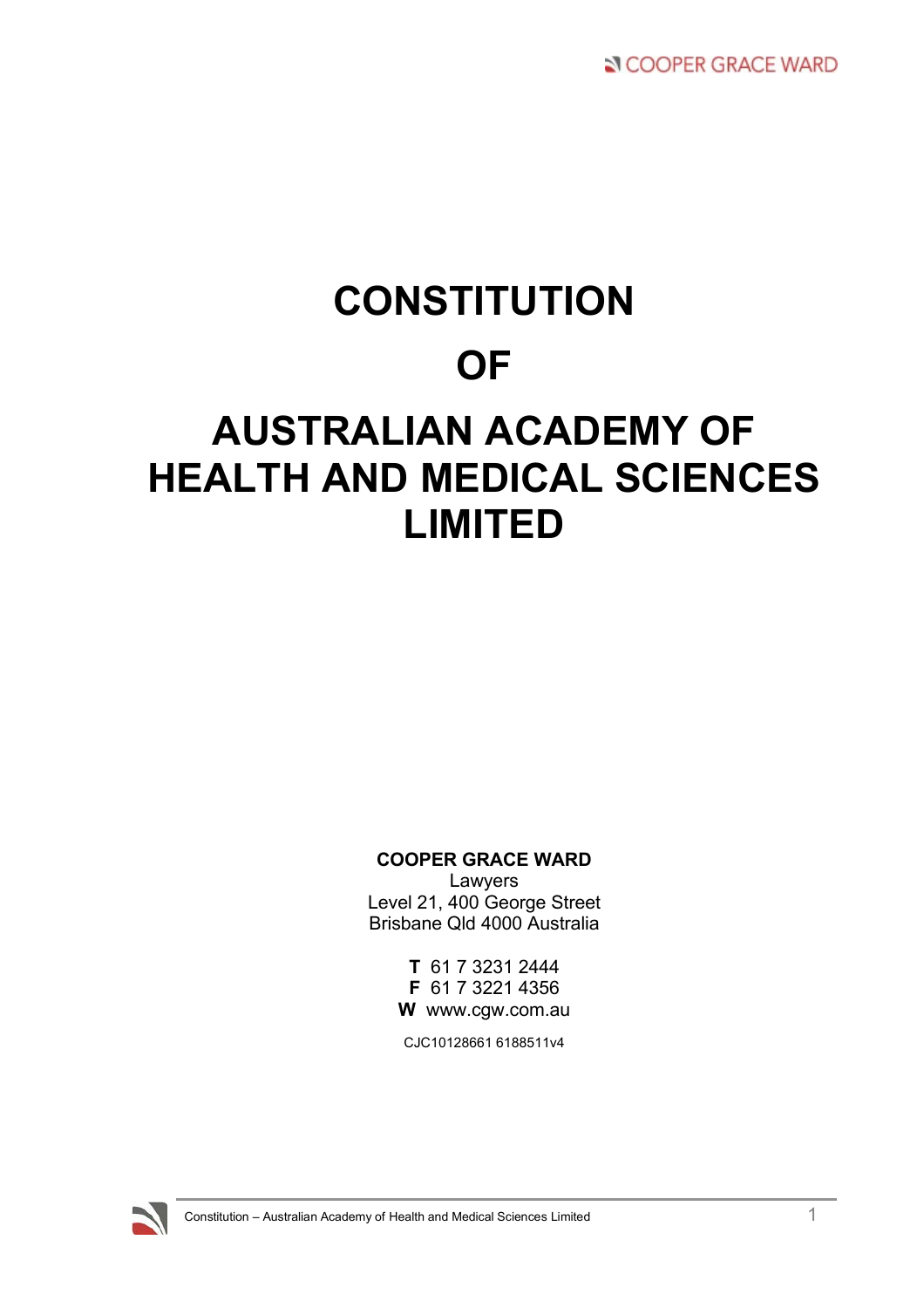# *Corporations Act 2001*

# **A Company Limited by Guarantee and not having a Share Capital**

# **CONSTITUTION**

# **OF**

# **AUSTRALIAN ACADEMY OF HEALTH AND MEDICAL SCIENCES LIMITED**

# **1. INTERPRETATION**

# **Definitions**

1.1 The meanings of the terms used in this constitution are set out below.

| Term                                            | <b>Meaning</b>                                                                                                                                                                                                                                   |
|-------------------------------------------------|--------------------------------------------------------------------------------------------------------------------------------------------------------------------------------------------------------------------------------------------------|
| <b>Annual general</b><br>meeting                | the general meeting held each year as required by the Corporations<br>Act and this constitution                                                                                                                                                  |
| <b>ACNC</b>                                     | The Australian Charities and Not-for-profits Commission                                                                                                                                                                                          |
| <b>By-Laws</b>                                  | any by-laws of the Company for the time being in force                                                                                                                                                                                           |
| Company                                         | Australian Academy of Health and Medical Sciences Limited                                                                                                                                                                                        |
| <b>Corporations Act</b>                         | the Corporations Act 2001 (Cth)                                                                                                                                                                                                                  |
| <b>Deductible Gift</b><br><b>Recipient</b>      | the same meaning as in the Income Tax Assessment Act 1997                                                                                                                                                                                        |
| Directors or Board of<br>Directors or the Board | the directors of the Company                                                                                                                                                                                                                     |
| <b>Financial Year</b>                           | the period from the date of establishment of the Company to the<br>following 30 June, and after that, the period 1 July in a year through<br>to 30 June in the next year or any other period of 12 consecutive<br>months determined by the Board |
| <b>Member</b>                                   | a member of the Company or, where the context requires, the<br>representative of a corporate Member                                                                                                                                              |
| <b>Tax Exempt Entities</b>                      | entities that are exempt from tax pursuant to Division 50 of the<br>Income Tax Assessment Act 1997                                                                                                                                               |

# **Construction**

1.2 In this constitution:

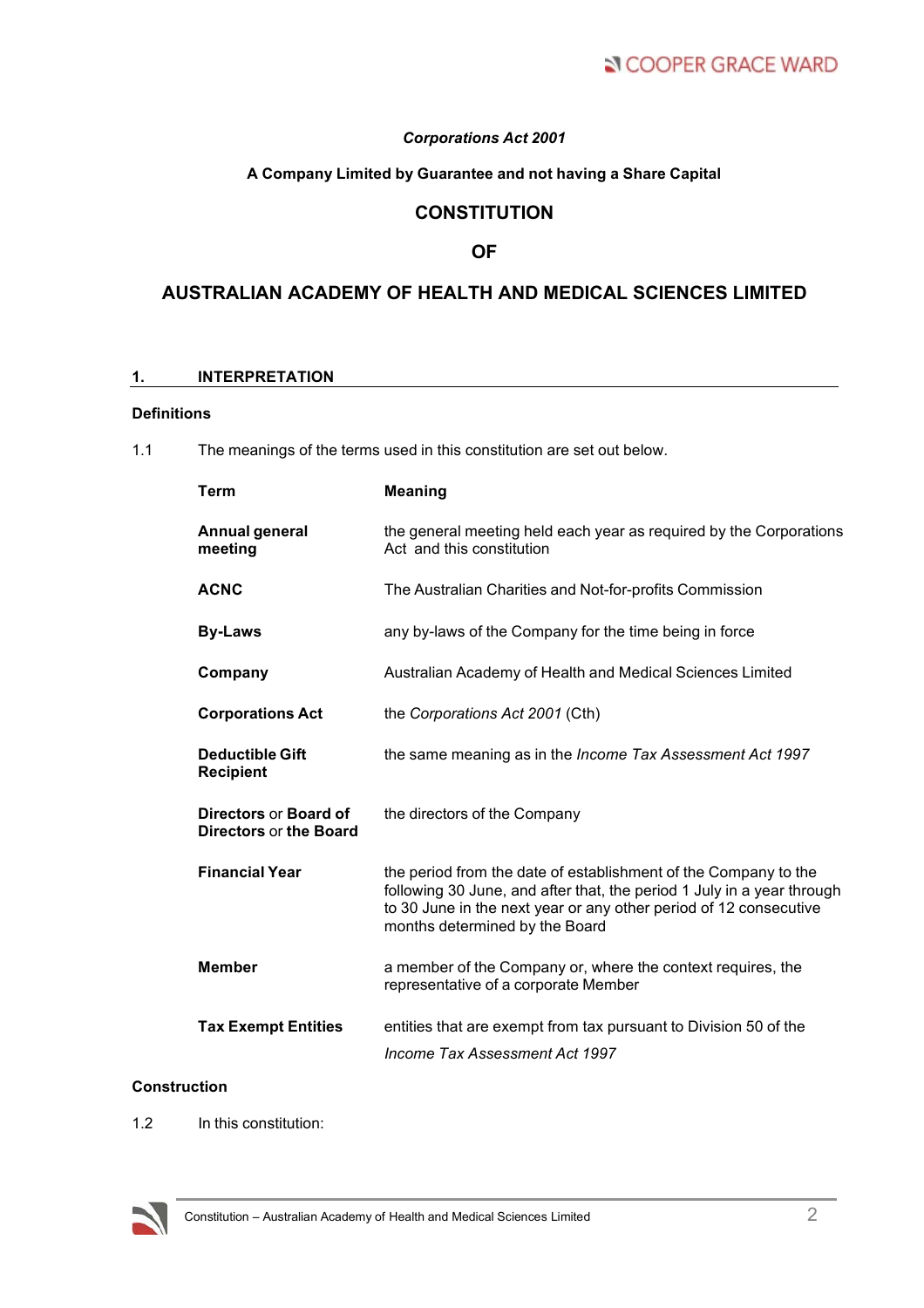- (a) an expression that is given a special meaning for the purposes of any part of the Corporations Act has that same meaning when used in this constitution;
- (b) words in the singular include the plural and vice versa;
- (c) words indicating any gender indicate the appropriate gender;
- (d) headings are included for convenience only and do not affect interpretation of this constitution
- (e) a reference to a statute includes a reference to all enactments amending or consolidating the statute and to an enactment substituted for the statute and any subordinate legislation, including regulations.

#### **2. LIMITED COMPANY**

- 2.1 The liability of the Members is limited by guarantee.
- 2.2 The name of the Company is **Australian Academy of Health and Medical Sciences Limited**.
- 2.3 The registered office of the Company will be as the Board of Directors determines.

#### **3. OBJECTS**

- 3.1 The objects for which the Company is established are to be engaged in:
	- (a) ensuring the best health outcomes for all Australians through education and research into the causes, prevention or cure of disease in human beings and through promotion of the practice of academic medicine and sustainable evidence based clinical practice
	- (b) promotion of Australian health and medical sciences through engagement with and provision of independent expert assessment and advice to the community, to government, and to other learned Academies
	- (c) provision of a forum for recognition of high achievement in research in medical sciences and for debate and dissemination of knowledge in the field, bringing together the best and brightest in the field as Members, and providing mentorship and support for aspiring academic clinicians and clinically focussed researchers
	- (d) create, sponsor or act as trustee for other organisations or funds having objects similar to those of the Company and that prohibit the distribution of their income and property amongst Members to an extent at least as great as that imposed on this Company;
	- (e) seek donations and funding from the public and all levels of government to fund the activities of the Company.
- 3.2 The income and property of the Company must be applied solely towards the promotion of its objects as set out in this constitution and cannot be paid or transferred, directly or indirectly, as a dividend, bonus or other distribution to the Members or officers of the Company.
- 3.3 Nothing in clause 3.2 prevents:
	- (a) the payment in good faith of reasonable and proper remuneration to any officer or employee the Company or to any Member or other person in return for any services rendered to the Company; or

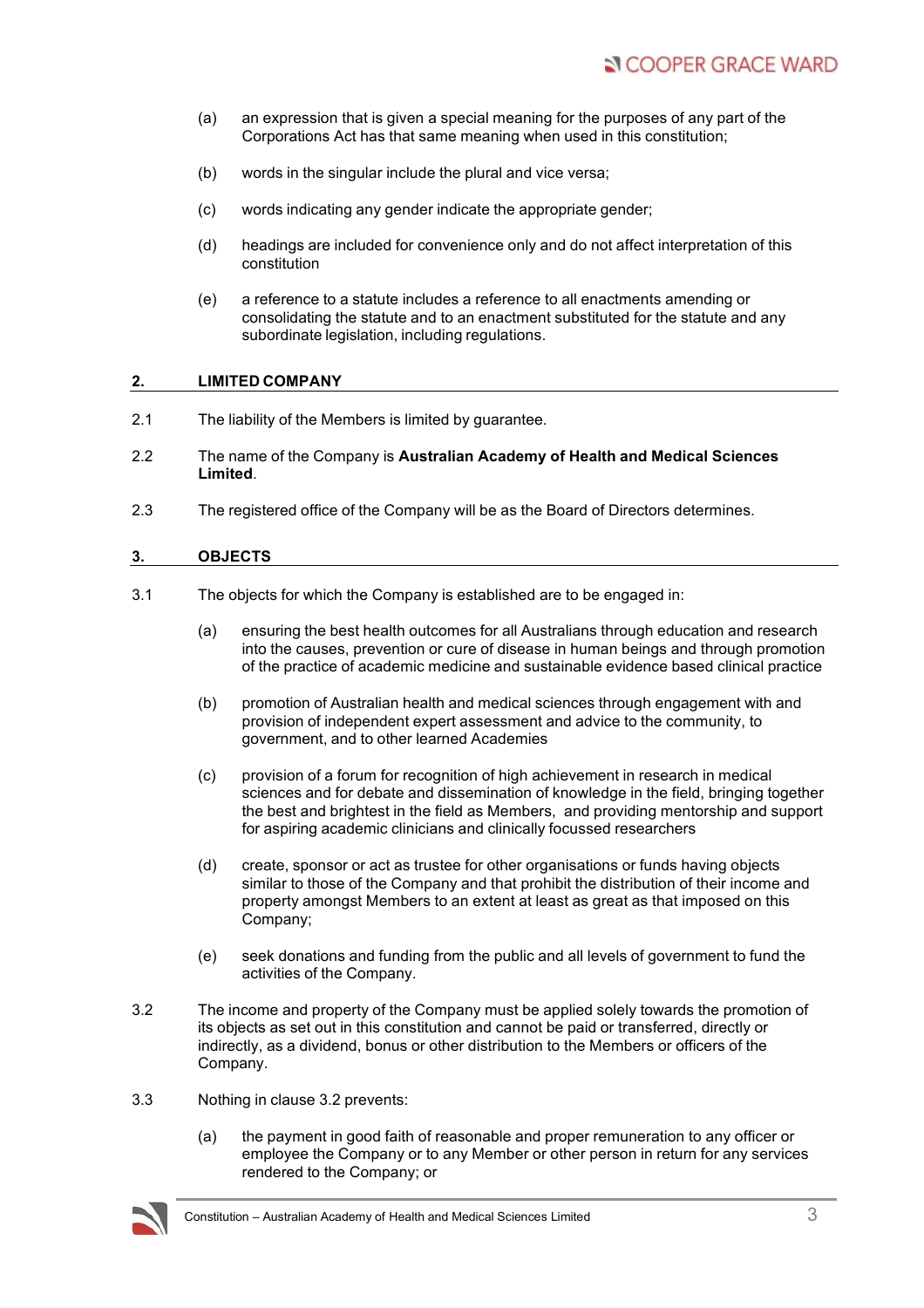(b) the payment of interest on money borrowed from a Member for any of the purposes of the Company,

provided such payments are approved by the Board.

## **4. MEMBERSHIP**

- 4.1 The Members of the Company are:
	- (a) those persons who have become Members upon incorporation of the Company; and
	- (b) other parties the Board admits to Membership.
- 4.2 Members must inform the Secretary in writing of their address for correspondence and of any subsequent change in their address.

#### **5. MEMBERS**

Members are eligible to vote at general meetings of the Company and may hold office.

#### **6. APPLICATION FOR MEMBERSHIP**

Applications for membership must be in a form approved by the Board and directed to the Secretary.

#### **7. APPOINTMENT OF NEW MEMBERS**

- 7.1 The Secretary must submit membership applications to the next meeting of the Board.
- 7.2 The Board has an unfettered discretion to determine whether an applicant will be accepted or rejected for membership.
- 7.3 If a membership application is refused, the secretary must notify the Applicant in writing, and that applicant may re-apply to the Board for admission as a Member, but not within six months from the date of the Board meeting at which the prior membership application was refused.

#### **8. CESSATION OF MEMBERSHIP**

- 8.1 A person ceases to be a Member of the Company if the Member:
	- (a) gives notice in writing to the Secretary resigning as a Member;
	- (b) is declared bankrupt or in case of a corporate Member, is placed into liquidation, or has a receiver or manager appointed; or
	- (c) dies.
- 8.2 The date of resignation of a Member resigning in accordance with the provisions of clause 8.1 is the date on which the notice of resignation is received by the Secretary.
- 8.3 Subject to the rest of this clause 8, the Board has power to expel a Member if the Member:
	- (a) is found guilty of a criminal offence;

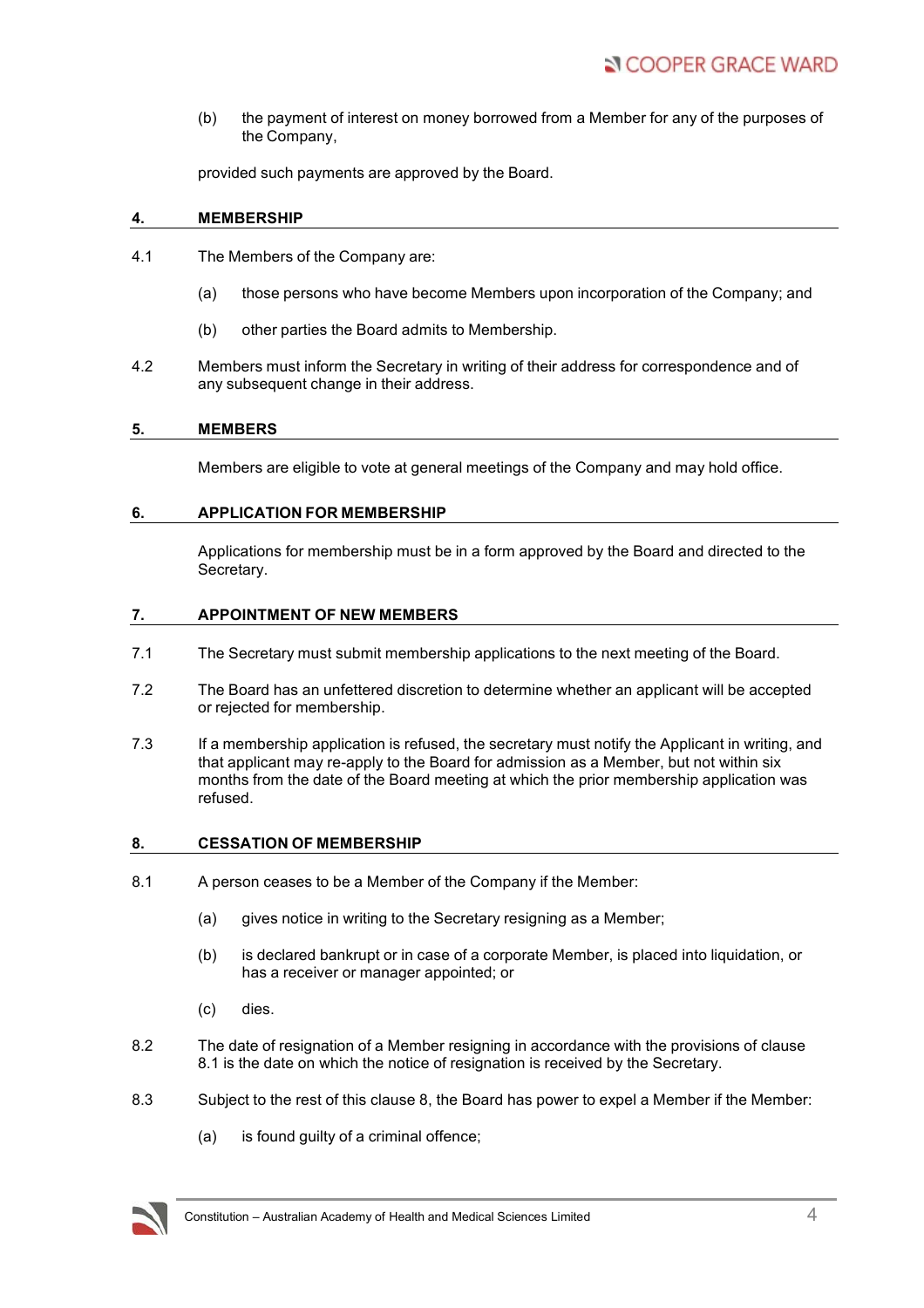- (b) in the opinion of the Board, acts in their own interests while performing any official duties for the Company;
- (c) refuses or neglects to comply with the provisions of the constitution or of any By-Law of the Company; or
- (d) is guilty of any conduct that, in the opinion of the Board, is prejudicial to the interests of the Company.
- 8.4 At least seven clear days' notice in writing must be given to a Member of the meeting of the Board at which a resolution to expel the Member is to be proposed. The notice must include particulars of the issues of concern to the Board.
- 8.5 The Member must have a reasonable opportunity to respond to the allegation and produce any material they consider relevant at the Board meeting.
- 8.6 The Secretary must immediately notify the Member in writing once a resolution for expulsion is passed.
- 8.7 Any Member who is expelled may lodge a written appeal with the Secretary within 30 days of receipt of notice of expulsion.
- 8.8 If a Member lodges an appeal against their expulsion, the Board must promptly call a general meeting of the Company at which the resolution with respect to the Member's expulsion will be voted upon by Members.
- 8.9 At the general meeting called pursuant to clause 8.8, the Member must be given the opportunity to respond to the allegation and produce any material they consider relevant.
- 8.10 The decision of the Company in general meeting is binding and no further appeal lies from that decision.

# **9. ANNUAL GENERAL MEETING**

If required, the Company must hold an Annual general meeting each year no later than five months after the end of the previous Financial Year.

#### **10. GENERAL MEETINGS**

- 10.1 A general meeting may be convened by the Board at any time and must be convened within two calendar months of receiving a requisition in writing from members entitled to exercise at least 5% of the votes that may be cast at a general meeting.
- 10.2 Subject to the provisions of the Corporations Act relating to Special Resolutions, at least 21 days written notice of a general meeting must be given to all Members who are entitled to receive the notice.
- 10.3 A notice of a general meeting must contain all information required by the Corporations Act, including:
	- (a) the place, the day and the hour of the meeting; and
	- (b) the general nature of the business to be transacted at the meeting.

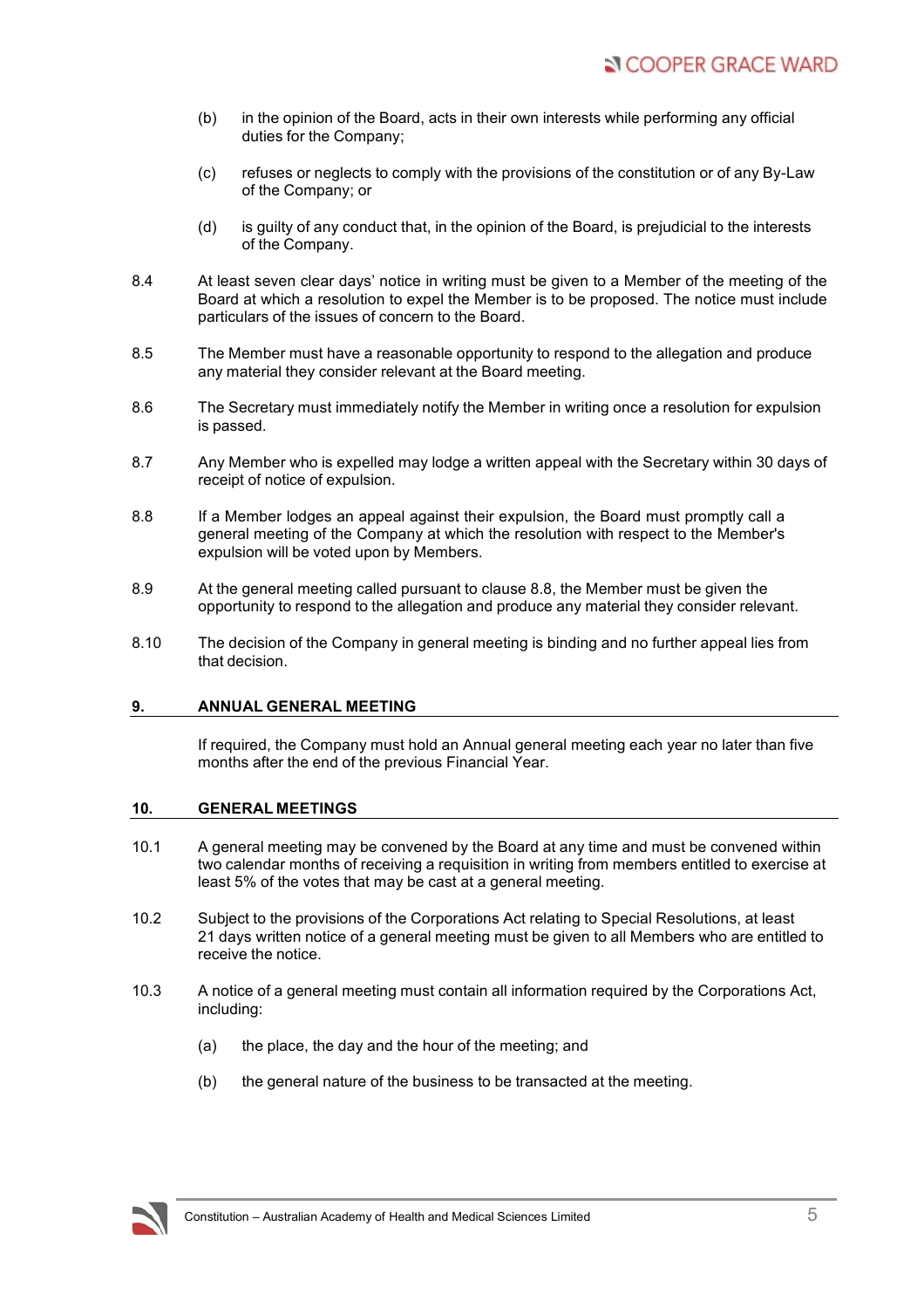## **11. PROCEEDINGS AT GENERAL MEETINGS**

- 11.1 No business can be transacted at any annual general meeting or general meeting unless a quorum of Members is present in person or by proxy, attorney or representative at the time when the meeting is due to commence.
- 11.2 Unless otherwise determined by the Company in general meeting, a quorum is the lesser of 20% of members or 20 Members.
- 11.3 If a quorum is not present within half an hour from the time appointed for the meeting, the meeting:
	- (a) if convened upon the requisition of Members, is dissolved; or
	- (b) in any other case, the meeting is adjourned to the same day in the next week at the same time and place, or to such other day, time and place as the chairperson may determine.
- 11.4 If a quorum is not present at the adjourned meeting within half an hour from the time appointed for the meeting, the Members present constitute a quorum.
- 11.5 The chairperson may, with the consent of the Members present at any meeting at which a quorum is present, adjourn the meeting but no business can be transacted at any adjourned meeting other than the business left unfinished at the meeting from which the adjournment took place.
- 11.6 When a meeting is adjourned for 30 days or more, notice of the adjourned meeting must be given as in the case of an original meeting but it is not otherwise necessary to give notice of an adjournment or the business to be transacted at an adjourned meeting.
- 11.7 At any general meeting of Members a resolution put to the vote of the meeting is decided on a show of hands unless a poll is demanded:
	- (a) by the chairperson; or
	- (b) by at least 5% of the votes that may be cast on the resolution.
- 11.8 The demand for a poll may be withdrawn.
- 11.9 Before a vote is taken, the chairperson must inform the meeting whether any proxy votes have been received and how the proxy votes are cast.
- 11.10 Unless a poll is demanded, a declaration by the chairperson is conclusive evidence of the result, provided the declaration reflects a show of hands and the proxies received. Neither the chairperson nor the minutes need to state the number or proportion of votes recorded in favour or against.
- 11.11 If a poll is demanded the chairperson will determine how the poll will be taken, and the result of the poll is the resolution of the meeting at which the poll was demanded.
- 11.12 If a poll is demanded on the election of a chairperson or on a question of adjournment, it must be taken immediately.
- 11.13 In the case of an equality of votes, whether on a show of hands or on a poll, the chairperson is entitled to a second or casting vote.
- 11.14 A Member may vote in person or by proxy, attorney or representative and every Member present in person or by proxy, attorney or representative has one vote.

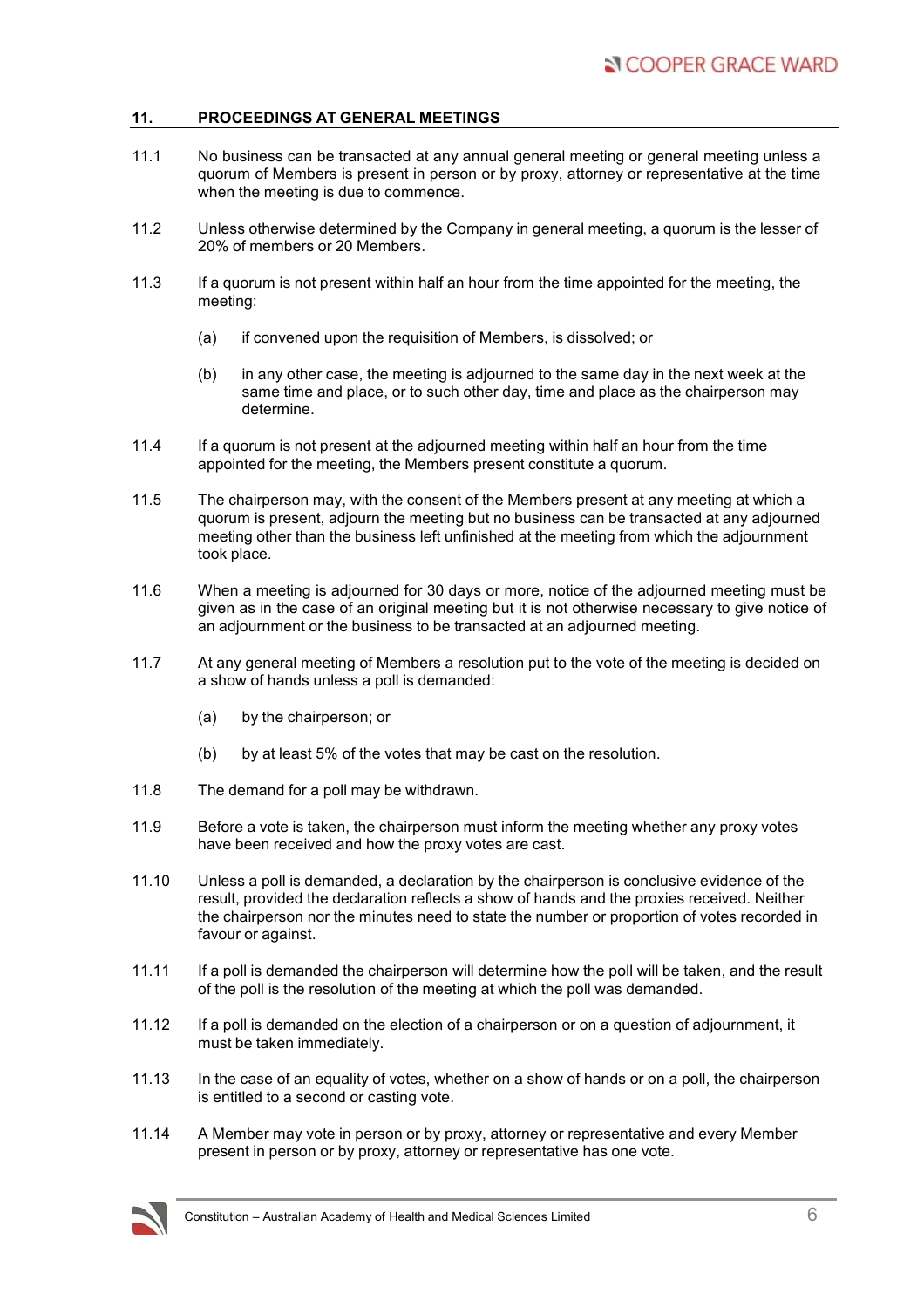- 11.15 A Member who is of unsound mind or whose person or estate is liable to be dealt with in any way under any legislation relating to mental health may vote, by the Member's committee or trustee or by such other person who has the management of their estate, and the committee, trustee or other person may vote by proxy or attorney.
- 11.16 A Member may only appoint one proxy for a particular meeting.
- 11.17 A document appointing a proxy:
	- (a) must be in writing and:
		- (i) signed by the appointor or their attorney; or
		- (ii) if the appointer is a corporation, either under seal or signed by an officer or attorney; and
	- (b) contain:
		- (i) the member's name;
		- (ii) the proxy's name or the name of the office held by the proxy; and
		- (iii) the meetings at which the proxy may be used;
	- (c) may direct the manner in which the proxy is to vote in respect of a particular resolution in which case the proxy must vote accordance with that direction;
	- (d) is taken to confer authority to demand or join in demanding a poll; and
	- (e) must be in the following form or in a form that is as similar to the following form as the circumstances allow:

Australian Academy of Health and Medical Sciences Limited

 $I/we$ ,  $I/we$ ,  $I/we$ ,  $I/we$ ,  $I/we$ ,  $I/we$ ,  $I/we$ ,  $I/we$ ,  $I/we$ ,  $I/we$ ,  $I/we$ ,  $I/we$ ,  $I/we$ ,  $I/we$ ,  $I/we$ ,  $I/we$ ,  $I/we$ ,  $I/we$ ,  $I/we$ ,  $I/we$ ,  $I/we$ ,  $I/we$ ,  $I/we$ ,  $I/we$ ,  $I/we$ ,  $I/we$ ,  $I/we$ ,  $I/we$ ,  $I/we$ ,  $I/we$ ,  $I/we$ ,  $I/we$ being a member/members of the Company, appoint of or, in their absence, of as my/our proxy to vote for me/us on my/our behalf at the \*annual general meeting/\*general meeting of the Company to be held on the day of 2014 and at any adjournment of that meeting.

+This form to be used \*in favour of/\*against the resolution.

Signed this day of 2014

\*Strike out whichever is not desired +To be inserted if desired.

- 11.18 An instrument appointing a proxy is not valid unless the instrument, and the original or notarially certified copy of the power of attorney or other authority under which the instrument is signed, is deposited, not less than 48 hours before the relevant meeting, or, in the case of a poll, not less than 24 hours before the time appointed for the taking of the poll.
- 11.19 The power of attorney or copies must be deposited at the registered office of the Company or any other place specified for that purpose in the notice convening the meeting.

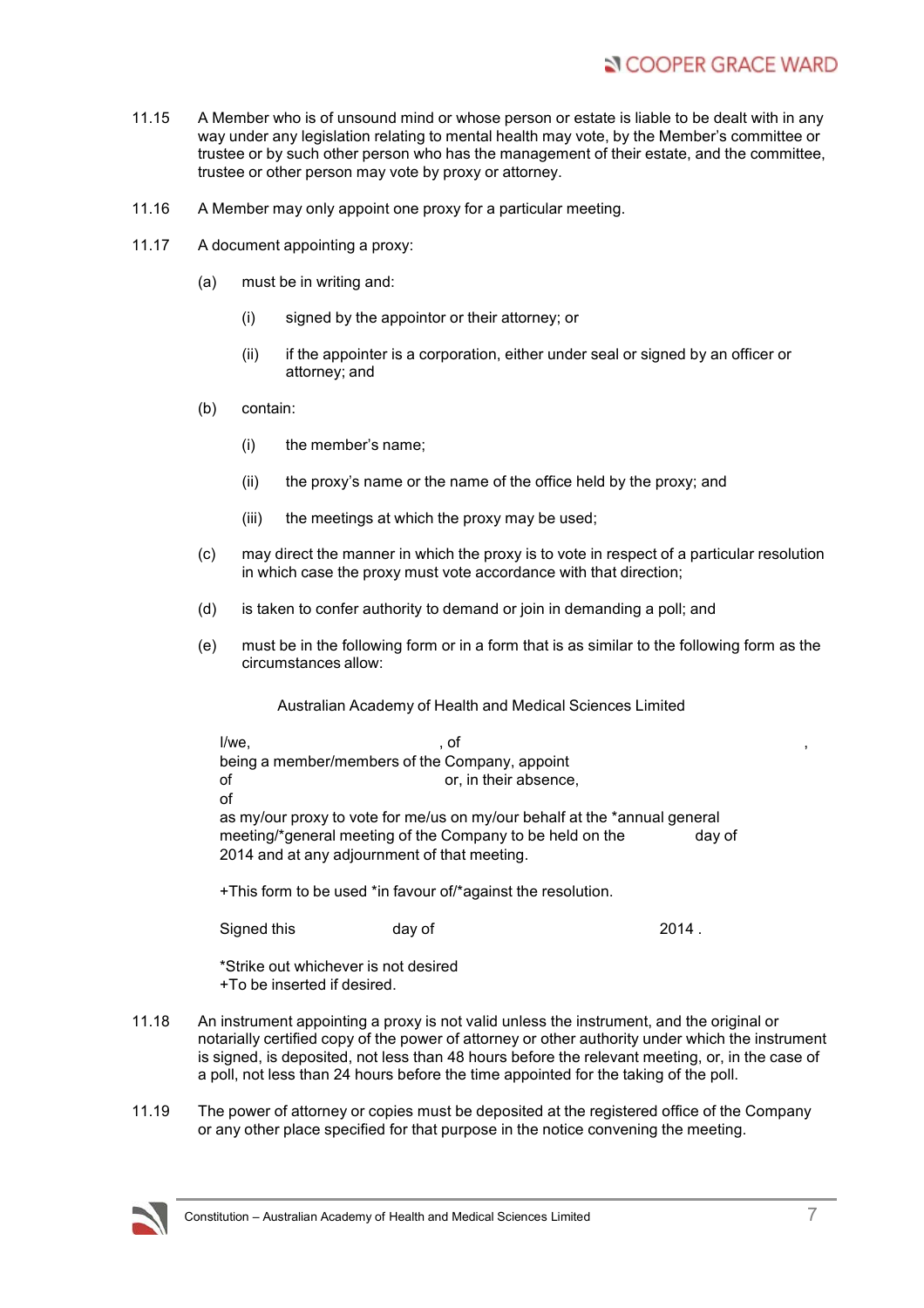- 11.20 For the purpose of clause 11.19, a document is taken to be deposited at the registered office of the Company if a legible, true copy of a document is received on a facsimile machine located at the registered office.
- 11.21 A vote given in accordance with the terms of an instrument of proxy or of a power of attorney is valid despite:
	- (a) the previous death or unsoundness of mind of the principal;
	- (b) the revocation of the instrument (or of the authority under which the instrument was signed) or of the power; or
	- (c) the transfer of the share in respect of which the instrument or power is given,

if no intimation in writing of any of those events has been received by the Company before the meeting at which the instrument is used or the power is exercised.

- 11.22 If the Directors have elected one of their number as chairperson of their meetings, that person will preside as chairperson at every general meeting.
- 11.23 Where a general meeting is held and:
	- (a) a chairperson has not been elected; or
	- (b) the chairperson is not present within 15 minutes after the time appointed for the holding of the meeting or is unwilling to act,

the Members present must elect one of their number to be chairperson of the meeting.

#### **12. DIRECTORS**

- 12.1 The Board will consist of a maximum of 20 Directors, including the chairperson.
- 12.2 The first Directors will be:
	- (a) Ian Hector Frazer;
	- (b) Alan Mackay; and
	- (c) Warwick Anderson.

The first anniversary of the date of incorporation of the Company will be deemed to be the end of the first year of each of the above Directors' term of office for the purposes of clause 12.4 and 12.8.

12.3 Subject to clause 12.2 and 12.7, all Directors must be elected by the Members of the Company entitled to vote.

> The appointment of a Director will be effective from the conclusion of the Annual general meeting at which the election is announced.

A person is not entitled to be appointed as a Director if they have held office with the Company for:

- (a) five terms, regardless of the duration of a term; or
- (b) fifteen years in total.

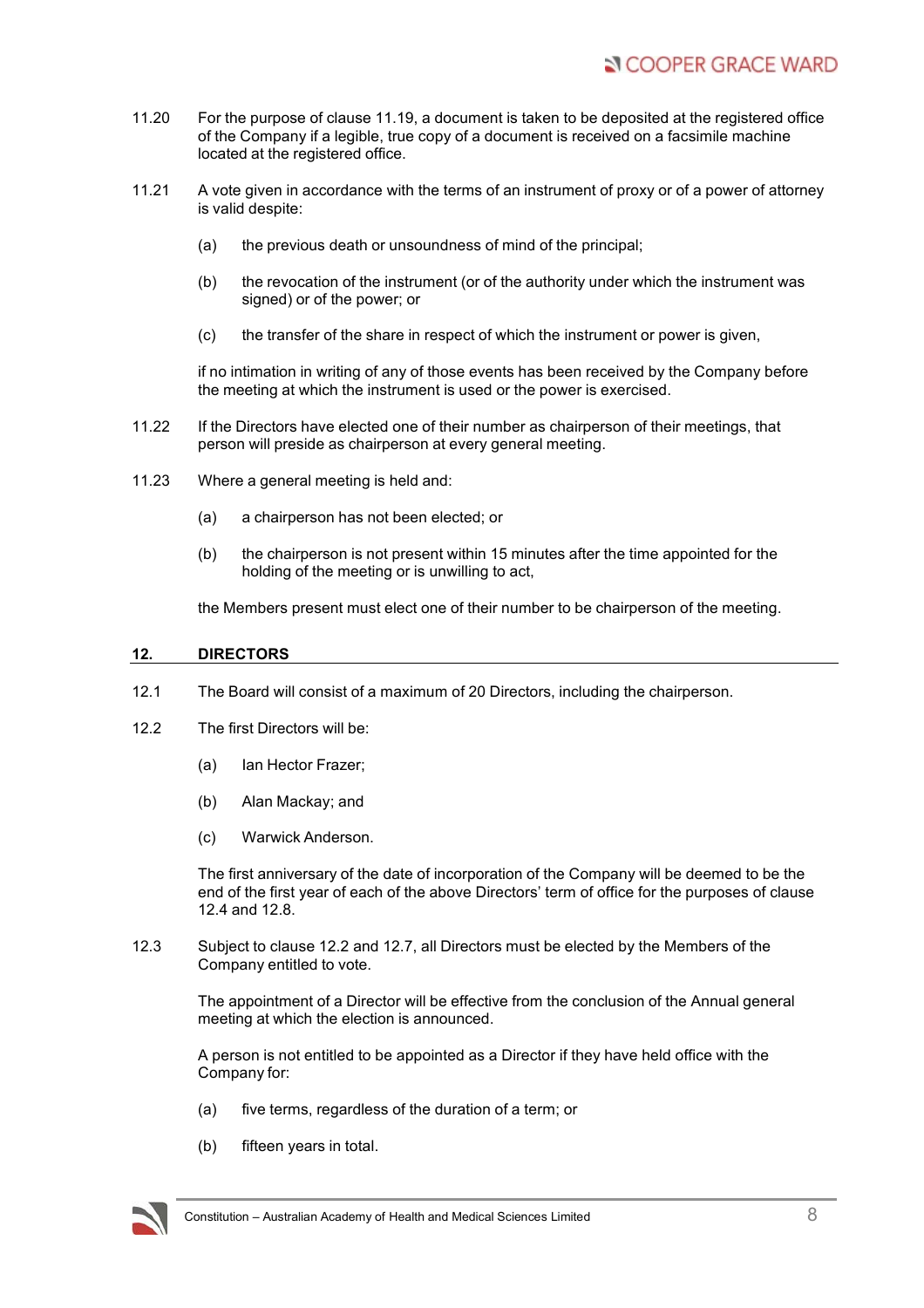- 12.4 Directors will be appointed for terms of three years and, unless their office becomes vacant in accordance with this constitution, a Director:
	- (a) will cease to be a Director at the Annual general meeting of the Company held during their third year as a Director or, if no Annual general meeting is held during this year, on the last day of the calendar year of their third year as a Director; and
	- (b) must not hold office for more than:
		- (i) five terms, regardless of the duration of a term; or
		- (ii) fifteen years in total.
- 12.5 Subject to clause 12.4(b), a Director who retires:
	- (a) in accordance with clause  $12.4(a)$  will be deemed to have retired with effect from the close of the relevant Annual general meeting or date of his or her resignation, whichever occurs first; and
	- (b) is eligible for re-election.
- 12.6 If the Company is endorsed as a Deductible Gift Recipient, the Board must at all times comprise a majority of persons who are considered to have a degree of responsibility to the community.

Any appointment purporting to replace a Director, which, if it were an effective appointment, would cause this clause to be contravened, will be invalid.

- 12.7 The Board may appoint any person to fill a casual vacancy or in addition to the number of directors at any time, but:
	- (a) the total number of office bearers must not exceed the number fixed in accordance with this constitution; and
	- (b) the appointment must not result in a person holding office as a Director for more than:
		- (i) five terms, regardless of the duration of a term; or
		- (ii) fifteen years in total.

Any Director appointed under this clause holds office until the conclusion of the next Annual general meeting. If the Director is elected as a Director by Members at the next Annual general meeting, the period in which they have served on the Board prior to the Annual general meeting will be counted as part of the same term as that immediately after the Annual general meeting.

- 12.8 The office of a Director becomes vacant if the Director:
	- (a) becomes bankrupt or makes any arrangement or composition with their creditors generally;
	- (b) is prohibited from being a director of a company by reason of any order made under the Corporations Act;
	- (c) ceases to be a Director by operation of any provision of the Corporations Act;
	- (d) becomes of unsound mind or a person whose person or estate is liable to be dealt with in any way under the a law relating to mental health;

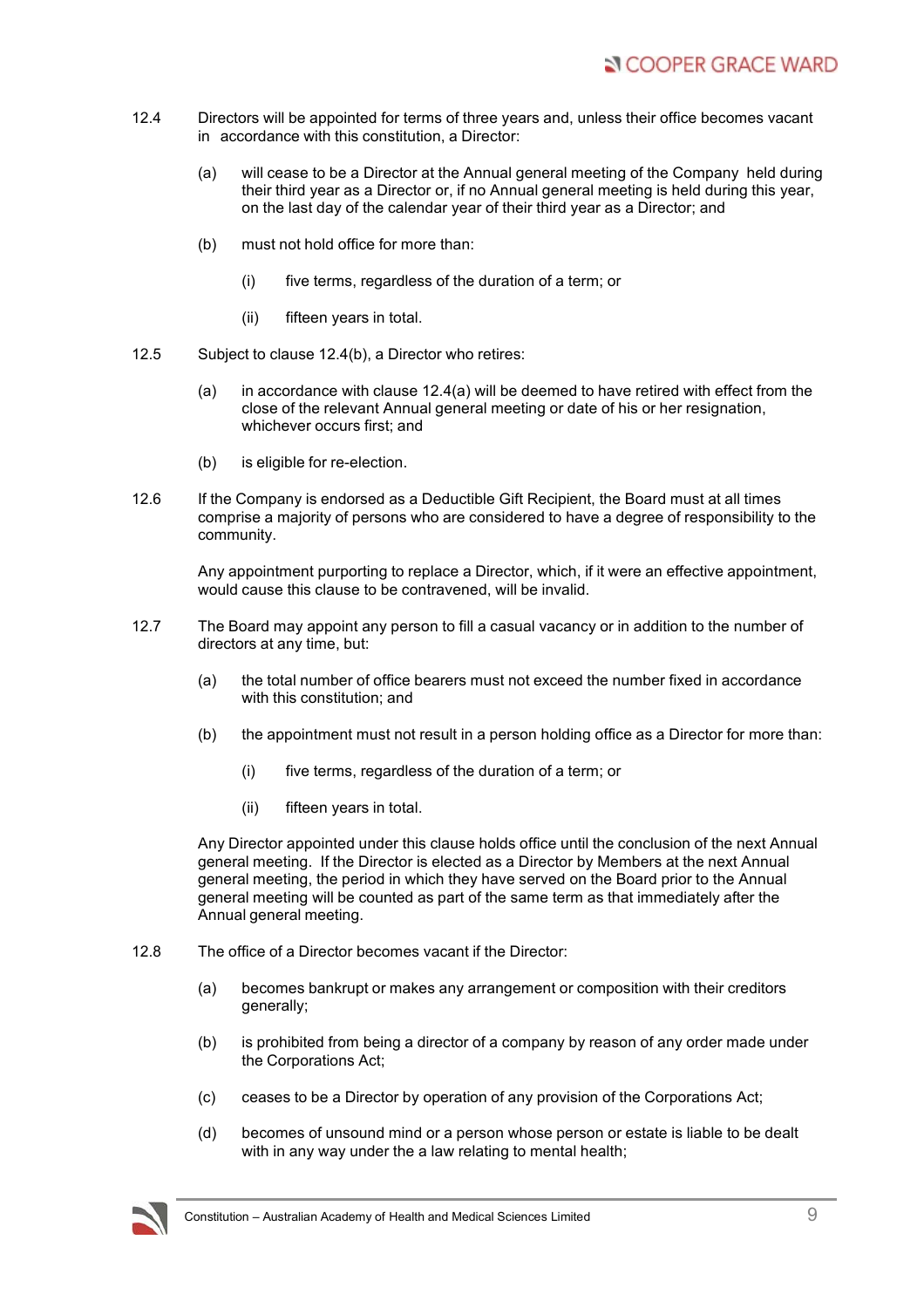- (e) resigns as a Director by notice in writing to the Company;
- (f) is absent from three consecutive meetings of the Board without having previously obtained leave of the Board;
- (g) has served as a Director for five terms, regardless of the duration of a term;
- (h) has served as a Director for fifteen years in total;
- (i) is removed by an ordinary resolution of Members.
- 12.9 The Directors are not entitled to be remunerated for their services as Directors.
- 12.10 The Directors are entitled to be paid their reasonable travelling and accommodation and other expenses incurred in consequence of their attendance at Directors meetings and otherwise in the execution of their duties as Directors.

#### **13. POWERS AND DUTIES OF THE DIRECTORS**

- 13.1 The management of the Company is the responsibility of the Board and the Board may exercise all powers of the Company as are not, by the Corporations Act or by this constitution, required to be exercised by the Company in general meeting.
- 13.2 The Board may make By-Laws that are not inconsistent with the constitution and the Corporations Act for the general management and running of the Company.

#### **14. PROCEEDINGS OF THE BOARD AND APPOINTMENT OF CHAIRMAN**

- 14.1 The Board may meet as it thinks fit. A Director may at any time, and the Secretary must, on the requisition of a Director, summon a meeting of the Board.
- 14.2 The Board must appoint one of its members to chair its meetings and may determine the period for which they will hold office.
- 14.3 Where a meeting of Directors is held and:
	- (a) a chairperson has not been elected; or
	- (b) the chairperson is not present within 15 minutes after the time appointed for the holding of the meeting or is unwilling to act,

the Directors present must elect an alternative chairperson of the meeting.

- 14.4 Subject to this constitution, questions arising at any meeting of the Board will be decided by a majority of votes.
- 14.5 The quorum necessary for the transaction of the business of the Board is the lesser of:
	- (a) a majority of the then current Directors; and
	- (b) five Directors.
- 14.6 The continuing members of the Board may act notwithstanding any vacancy in the Board, but if their number is reduced below the number fixed by or pursuant to this constitution as the quorum of the Board, the continuing Directors may only act for the purpose of filling a casual vacancy or calling a general meeting.

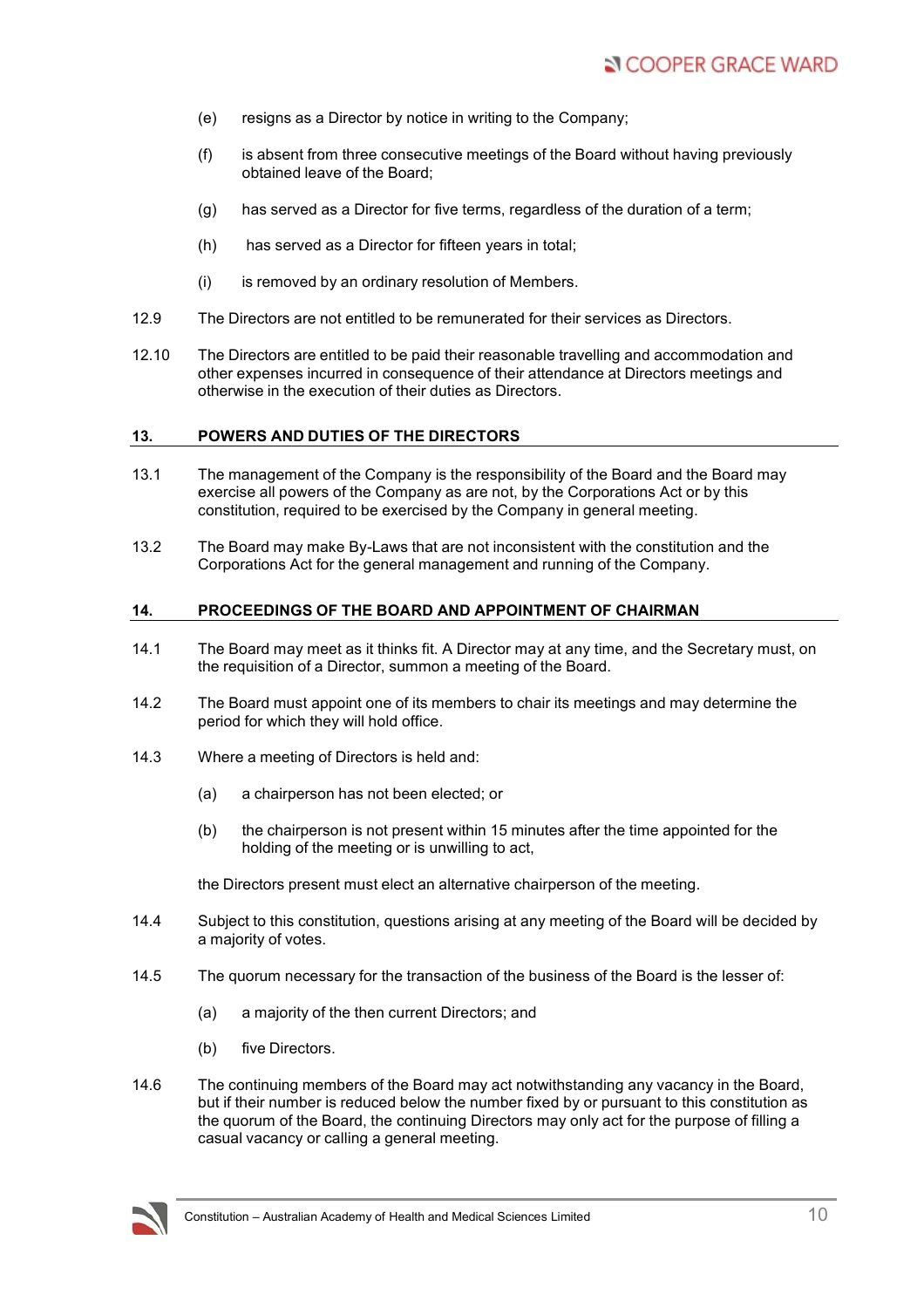- 14.7 A resolution in writing signed by all Directors in Australia for the time being is as valid as if it had been passed at a meeting of the Board. The resolution may consist of several documents in like form, each signed by one or more Directors.
- 14.8 Subject to the Corporations Act, the Board may delegate any of its powers to one or more subcommittees as the Board thinks fit and the Board may also appoint the chairperson of any subcommittee.
- 14.9 Each subcommittee must keep proper minutes of its meetings and the provisions regulating proceedings of the Board apply to the proceedings of subcommittees also.
- 14.10 Questions arising at any meeting of subcommittees are determined by a majority of votes of the Members present.
- 14.11 No decision of a subcommittee is binding on the Company unless it is ratified by the Board.
- 14.12 If it is discovered after the event that there was some defect in the appointment of any Director or subcommittee member, or that they were disqualified, anything done by the Board or of the subcommittee or the person acting as a Director or subcommittee member is as valid as if every such person had been duly appointed and was qualified to be a Director or member of the subcommittee.

#### **15. MAINTENANCE OF A GIFT FUND**

- 15.1 If the Company is endorsed as a Deductible Gift Recipient, the Company will open and maintain a separate gift fund account that complies with the requirements of subdivision 30- BA of the *Tax Act*, in the Company's name, with a body corporate that is an ADI for the purposes of the *Banking Act 1959* (Cth).
- 15.2 If clause 15.1 applies, the Company must ensure that:
	- (a) all gifts of money or property for the objects of the Company (gifts) are deposited to the Gift Fund;
	- (b) all income accrued on the gifts or otherwise received because of such gifts is also credited to the Gift Fund;
	- (c) no other money or property is credited to the Gift Fund; and
	- (d) money and property held in a Gift Fund are applied solely for the Objects of the Company and for no other purpose.
- 15.3 If the Gift Fund is wound up or if the endorsement of the Company as a Deductible Gift Recipient is revoked, any surplus assets of the Gift Fund remaining after the payment of liabilities attributable to it, will be distributed to another registered charitable entity.

# **16. MEETINGS USING TECHNOLOGY**

- 16.1 A board meeting may be called or held using any technology allowed under the Corporations Act and consented to by all the Directors.
- 16.2 The consent referred to in clause 16.1 may be a standing one. A Director may only withdraw their consent within a reasonable period before the meeting.

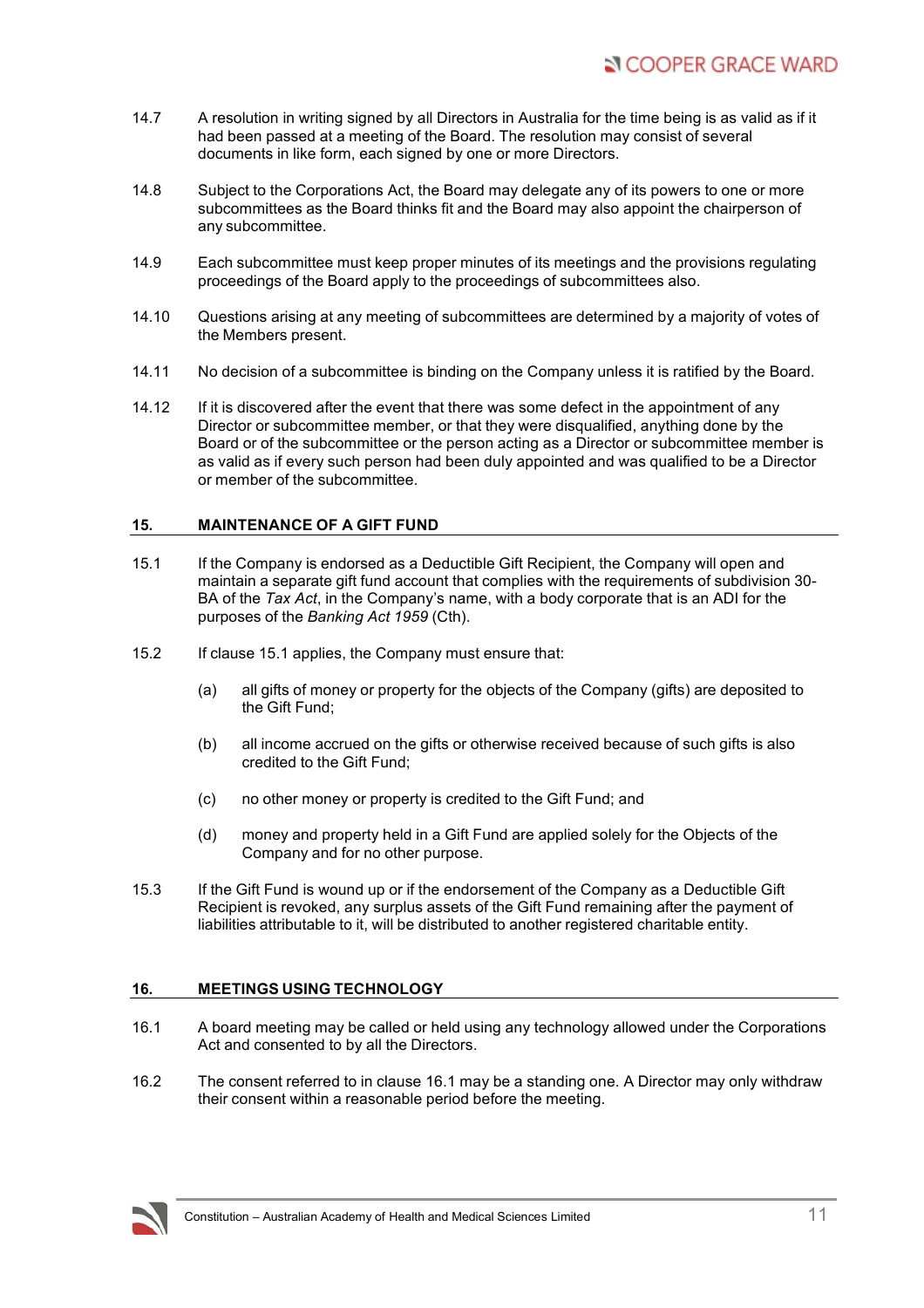# **17. ALTERNATE DIRECTORS**

- 17.1 Each Director may nominate any Member to act as alternate director in their place with the approval of the Board during any temporary period for which they are unable to act or attend as a Director, and may remove that alternate director at any time.
- 17.2 The alternate director is subject to the conditions existing with reference to other Directors and must discharge all the duties and may exercise all the authorities, and powers of the Director he or she represents. An instrument appointing an alternate director must be delivered to the Company. If the Director making the appointment ceases to be a Director, the alternate ceases to be an alternate director.

# **18. DIRECTORS CONTRACTING WITH THE COMPANY**

- 18.1 No Director is disqualified by their office from contracting with the Company.
- 18.2 No contract or arrangement entered into by the Company in which any Director is in any way interested can be avoided because the person has the interest.
- 18.3 A Director who has an interest in any contractual arrangements with the Company is not liable to account to the Company for any profit realised in relation to the contract or arrangement provided the Director has disclosed the nature of their interest at a meeting of the Board.
- 18.4 The declaration must be made at a meeting of the Directors at which the contract or arrangement is determined if the Director's interest then exists, or in any other case at the first meeting of the Directors after the acquisition of the Director's interest.
- 18.5 A general notice that a Director is a member of a specified company or firm and is to be regarded as interested in any subsequent transaction with the company or firm is sufficient disclosure if:
	- (a) the notice states the nature and extent of the interest of the Director in the company or firm; and
	- (b) there has been no material change in the Director's interest in the company or firm when a later transaction is considered by the Board.
- 18.6 A Director who has a material interest in a matter that is being considered at a Directors meeting must not:
	- (a) be present at the meeting while the matter is being considered; and
	- (b) must not vote on the matter unless the preceding provisions of this clause 18 have been complied with and the other Directors have passed a resolution in accordance with section 195 of the Corporations Act.
- 18.7 The giving of a general notice under this clause 18 does not entitle a Director to be present or to vote at a meeting in relation to a particular contract unless a resolution of the Board under clause 18.6 has first been passed.
- 18.8 Subject to a Director having complied with this clause 18, the Director may sign or countersign any contract in which they are interested.

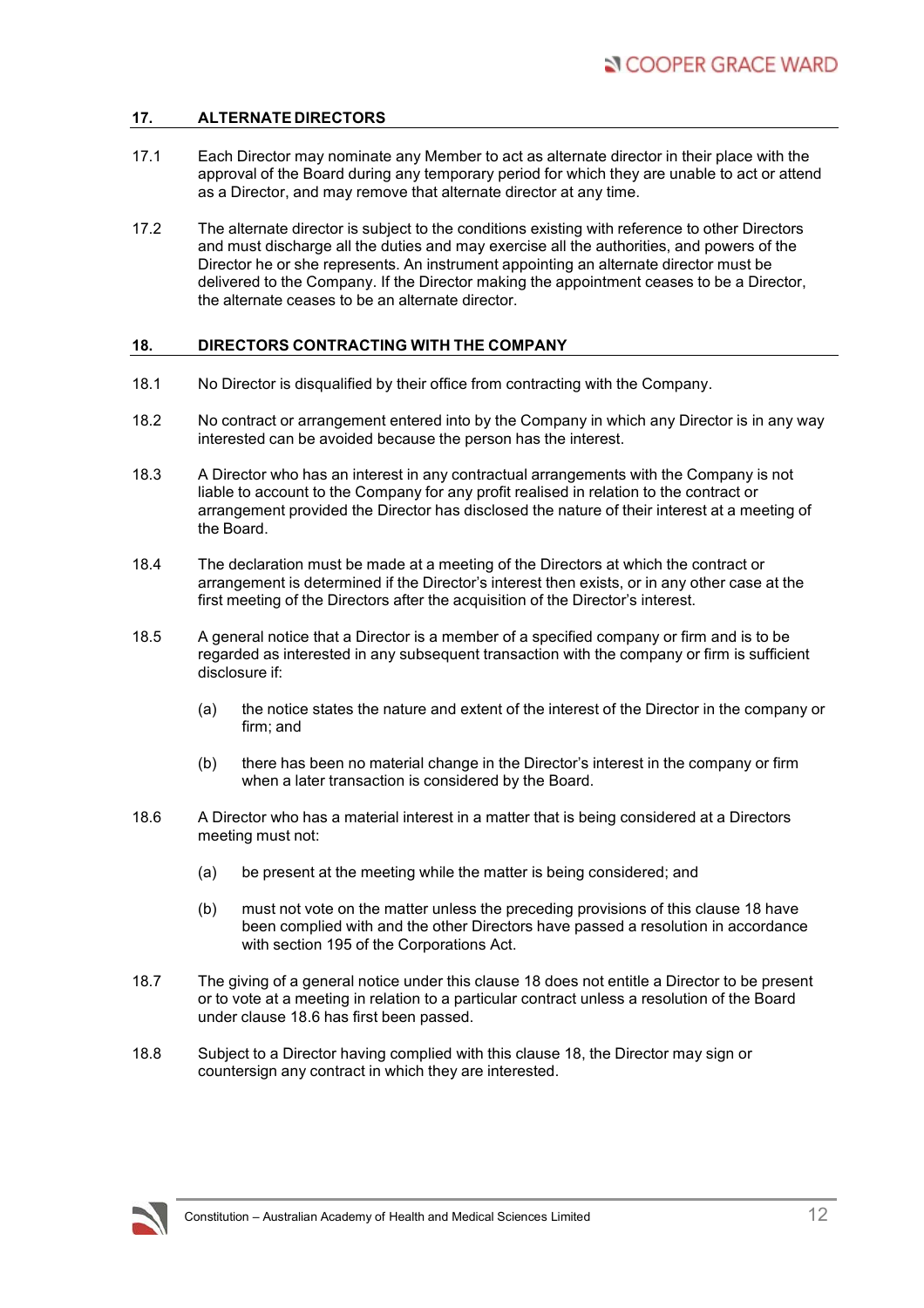## **19. COMPANY SECRETARY**

- 19.1 The secretary of the Company holds office on the terms decided by the Directors and in accordance with the Corporations Act.
- 19.2 Nothing in this constitution prevents the Board from appointing a Member of the Company as Company Secretary.
- 19.3 The Secretary must cause minutes to be made and entered of:
	- (a) the names of Directors and other persons present at all meetings of the Company and of the Board; and
	- (b) all proceedings at all meetings of the Company and of the Board.
- 19.4 The minutes must be signed by the chairperson of the meeting at which the proceedings were held or by the chairperson of the next succeeding meeting.

## **20. ACCOUNTS**

- 20.1 The auditor of the company is appointed by the Company in general meeting and holds office in accordance with the Corporations Act.
- 20.2 If required by law, the Board must cause:
	- (a) proper accounting and other records to be kept;
	- (b) copies of yearly financial statements (including every document required by law to be attached to them) accompanied by a copy of any auditor's report to be distributed to Members as required by the Corporations Act; and
	- (c) a statement of financial position, a statement of financial performance and a statement of cash flow for the preceding Financial Year of the Company to be prepared to a date not more than twelve months before the date of the meeting and sent to every Member with the notice for each Annual general meeting.

#### **21. NOTICES**

- 21.1 A Company may give the notice of meeting to a Member either by:
	- (a) serving it on the member personally; or
	- (b) by sending it by post to the member at the address shown in the register of members or the address supplied by the member for the giving of notices; or
	- (c) forwarding it by facsimile transmission at the facsimile number shown in the registers of members (if any) or the facsimile number supplied by the member for the giving of notices; or
	- (d) forwarding it by electronic mail to the electronic mail address shown in the register of members (if any) or the electronic mail address supplied by the members for the giving of notices; or
	- (e) in any other way allows by the Corporations Act.
- 21.2 A notice of meeting sent by post is taken to be given three days after it is posted.

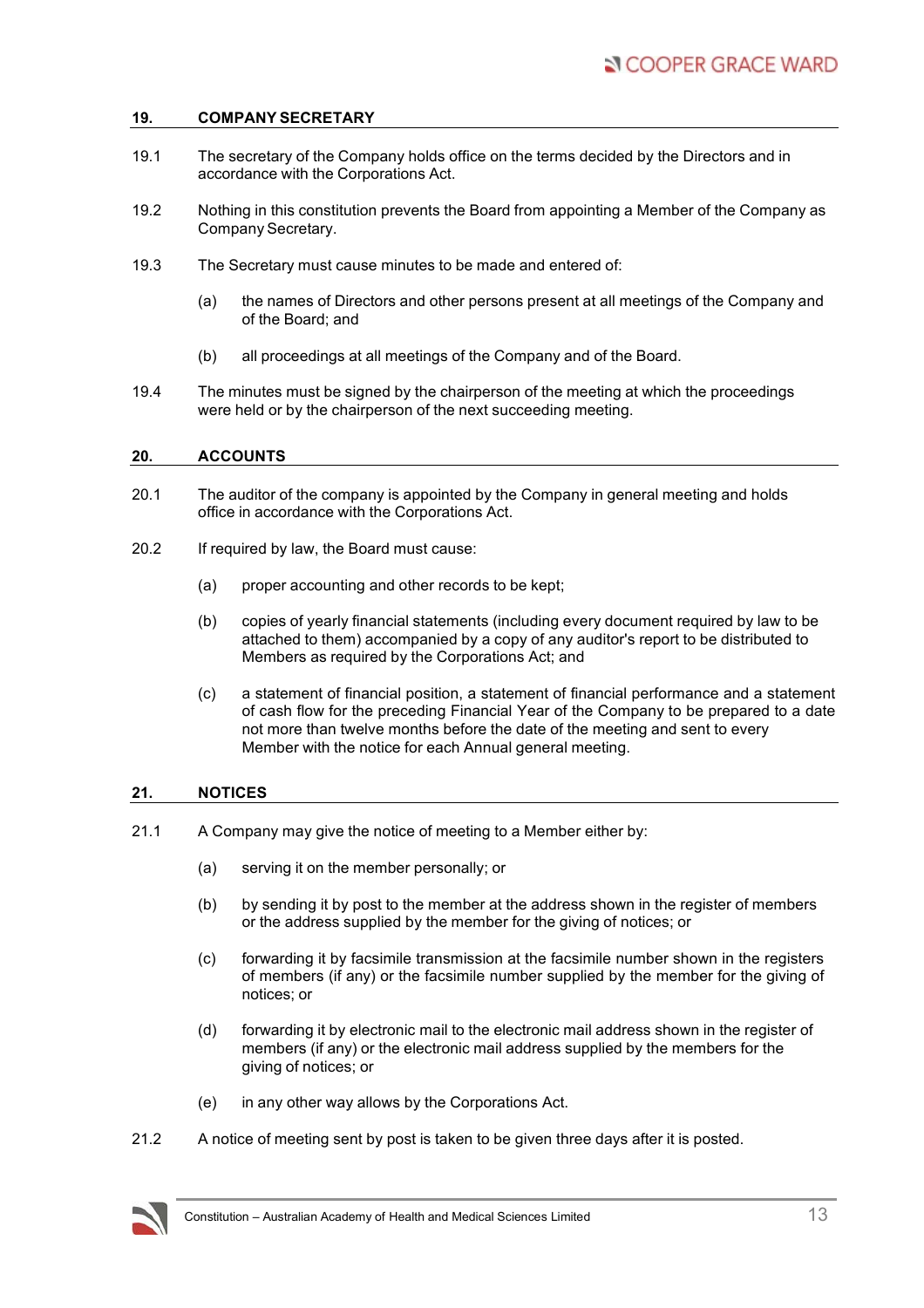- 21.3 A notice of meeting sent by facsimile will be deemed to be effected on the date the Company receives a facsimile transmission report confirming receipt of the notice at the facsimile number for the member referred to in clause 21.1.
- 21.4 Where a notice is forwarded by electronic mail, service will be deemed to be effected on the day of the transmission, so long as the sender of the notice does not receive a delivery failure message in respect of the electronic mail.
- 21.5 Notice of every general meeting must be given in any manner authorised by this constitution to:
	- (a) every Member except those Members who have not supplied to the Company an address for the giving of notices to them; and
	- (b) the auditor or auditors for the time being of the Company.
- 21.6 No other person is entitled to receive notices of general meetings.

#### **22. WINDING UP**

- 22.1 If the Company is wound up and any property remains after satisfaction of all its liabilities, that property:
	- (a) must not be paid to or distributed among the Members; but
	- (b) if the Company is endorsed as a Deductible Gift Recipient, must be given or transferred to other institutions having similar objects to the Company that are Deductible Gift Recipients (Default Fund);
	- (c) If the Company is endorsed as a Tax Exempt Entity but not a Deductible Gift Recipient, must be given or transferred to other institutions having similar objects to the Company that are Tax Exempt Entities (Default Fund);
	- (d) If neither clause 22.1(b) or (c) applies, must be given or transferred to other institutions having similar objects to the Company that limits the distribution of its assets at least to the same extent as the Company (Default Fund).
- 22.2 The Default Fund will be determined:
	- (a) by the Members at or before the time of dissolution; but
	- (b) if no determination is made by the Members, the Default Fund will be determined by a Judge of the Supreme Court of the state in which the registered office of the Company is located.
- 22.3 Every Member undertakes to contribute to the assets of the Company to a maximum of \$10 if the Company is wound up while they are a Member or within one year after they cease to be a Member, for payment of the liabilities of the Company contracted before they cease to be a Member.

#### **23. INDEMNITY**

23.1 Every Director, Secretary and other officer of the Company is indemnified out of the assets of the Company against any liability incurred by the person as officer except where the Company is prohibited from indemnifying the person under the provisions of the Corporations Act.